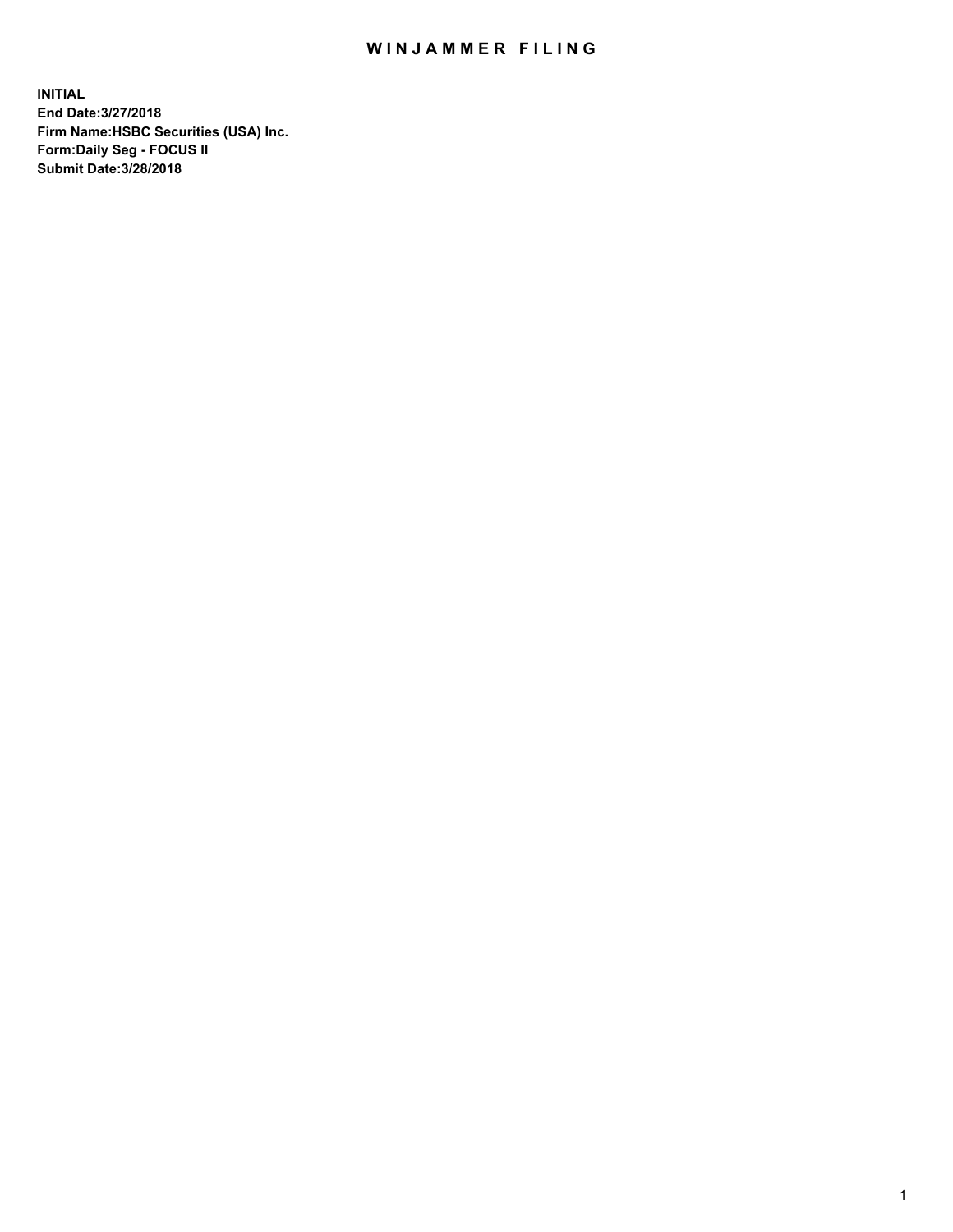## **INITIAL End Date:3/27/2018 Firm Name:HSBC Securities (USA) Inc. Form:Daily Seg - FOCUS II Submit Date:3/28/2018 Daily Segregation - Cover Page**

| Name of Company<br><b>Contact Name</b><br><b>Contact Phone Number</b><br><b>Contact Email Address</b>                                                                                                                                                                                                                          | <b>HSBC Securities (USA) Inc.</b><br><b>Michael Vacca</b><br>212-525-7951<br>michael.vacca@us.hsbc.com |
|--------------------------------------------------------------------------------------------------------------------------------------------------------------------------------------------------------------------------------------------------------------------------------------------------------------------------------|--------------------------------------------------------------------------------------------------------|
| FCM's Customer Segregated Funds Residual Interest Target (choose one):<br>a. Minimum dollar amount: ; or<br>b. Minimum percentage of customer segregated funds required:%; or<br>c. Dollar amount range between: and; or<br>d. Percentage range of customer segregated funds required between: % and %.                        | 147,000,000<br><u>0</u><br><u>00</u><br>0 <sub>0</sub>                                                 |
| FCM's Customer Secured Amount Funds Residual Interest Target (choose one):<br>a. Minimum dollar amount: ; or<br>b. Minimum percentage of customer secured funds required:%; or<br>c. Dollar amount range between: and; or<br>d. Percentage range of customer secured funds required between:% and%.                            | 25,000,000<br><u>0</u><br><u>00</u><br>00                                                              |
| FCM's Cleared Swaps Customer Collateral Residual Interest Target (choose one):<br>a. Minimum dollar amount: ; or<br>b. Minimum percentage of cleared swaps customer collateral required:% ; or<br>c. Dollar amount range between: and; or<br>d. Percentage range of cleared swaps customer collateral required between:% and%. | 95,000,000<br><u>0</u><br><u>00</u><br><u>00</u>                                                       |

Attach supporting documents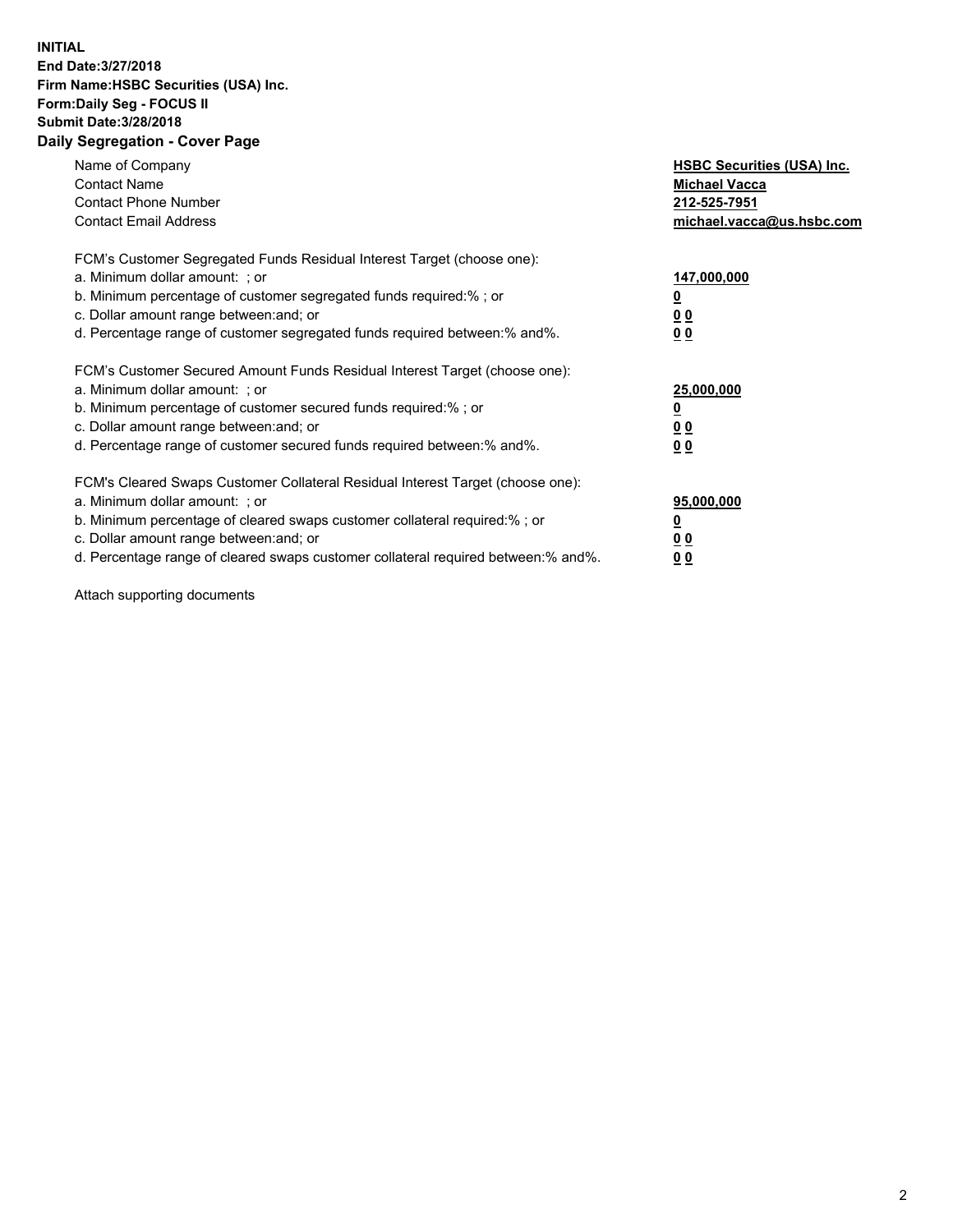**INITIAL End Date:3/27/2018 Firm Name:HSBC Securities (USA) Inc. Form:Daily Seg - FOCUS II Submit Date:3/28/2018 Daily Segregation - Secured Amounts**

|     | Foreign Futures and Foreign Options Secured Amounts                                         |                              |
|-----|---------------------------------------------------------------------------------------------|------------------------------|
|     | Amount required to be set aside pursuant to law, rule or regulation of a foreign            | $0$ [7305]                   |
|     | government or a rule of a self-regulatory organization authorized thereunder                |                              |
| 1.  | Net ledger balance - Foreign Futures and Foreign Option Trading - All Customers             |                              |
|     | A. Cash                                                                                     | 65,923,080 [7315]            |
|     | B. Securities (at market)                                                                   | 78,635,002 [7317]            |
| 2.  | Net unrealized profit (loss) in open futures contracts traded on a foreign board of trade   | 17,624,279 [7325]            |
| 3.  | Exchange traded options                                                                     |                              |
|     | a. Market value of open option contracts purchased on a foreign board of trade              | $0$ [7335]                   |
|     | b. Market value of open contracts granted (sold) on a foreign board of trade                | $0$ [7337]                   |
| 4.  | Net equity (deficit) (add lines 1.2. and 3.)                                                | 162,182,361 [7345]           |
| 5.  | Account liquidating to a deficit and account with a debit balances - gross amount           | 678,078 [7351]               |
|     | Less: amount offset by customer owned securities                                            | -675,116 [7352] 2,962 [7354] |
| 6.  | Amount required to be set aside as the secured amount - Net Liquidating Equity              | 162,185,323 [7355]           |
|     | Method (add lines 4 and 5)                                                                  |                              |
| 7.  | Greater of amount required to be set aside pursuant to foreign jurisdiction (above) or line | 162,185,323 [7360]           |
|     | 6.                                                                                          |                              |
|     | FUNDS DEPOSITED IN SEPARATE REGULATION 30.7 ACCOUNTS                                        |                              |
| 1.  | Cash in banks                                                                               |                              |
|     | A. Banks located in the United States                                                       | 93,128,552 [7500]            |
|     | B. Other banks qualified under Regulation 30.7                                              | 0 [7520] 93,128,552 [7530]   |
| 2.  | Securities                                                                                  |                              |
|     | A. In safekeeping with banks located in the United States                                   | 32,140,847 [7540]            |
|     | B. In safekeeping with other banks qualified under Regulation 30.7                          | 0 [7560] 32,140,847 [7570]   |
| 3.  | Equities with registered futures commission merchants                                       |                              |
|     | A. Cash                                                                                     | $0$ [7580]                   |
|     | <b>B.</b> Securities                                                                        | $0$ [7590]                   |
|     | C. Unrealized gain (loss) on open futures contracts                                         | $0$ [7600]                   |
|     | D. Value of long option contracts                                                           | $0$ [7610]                   |
|     | E. Value of short option contracts                                                          | 0 [7615] 0 [7620]            |
| 4.  | Amounts held by clearing organizations of foreign boards of trade                           |                              |
|     | A. Cash                                                                                     | $0$ [7640]                   |
|     | <b>B.</b> Securities                                                                        | $0$ [7650]                   |
|     | C. Amount due to (from) clearing organization - daily variation                             | $0$ [7660]                   |
|     | D. Value of long option contracts                                                           | $0$ [7670]                   |
|     | E. Value of short option contracts                                                          | 0 [7675] 0 [7680]            |
| 5.  | Amounts held by members of foreign boards of trade                                          |                              |
|     | A. Cash                                                                                     | 14,061,581 [7700]            |
|     | <b>B.</b> Securities                                                                        | 46,494,156 [7710]            |
|     | C. Unrealized gain (loss) on open futures contracts                                         | 17,624,279 [7720]            |
|     | D. Value of long option contracts                                                           | $0$ [7730]                   |
|     | E. Value of short option contracts                                                          | 0 [7735] 78,180,016 [7740]   |
| 6.  | Amounts with other depositories designated by a foreign board of trade                      | $0$ [7760]                   |
| 7.  | Segregated funds on hand                                                                    | $0$ [7765]                   |
| 8.  | Total funds in separate section 30.7 accounts                                               | 203,449,415 [7770]           |
| 9.  | Excess (deficiency) Set Aside for Secured Amount (subtract line 7 Secured Statement         | 41,264,092 [7380]            |
|     | Page 1 from Line 8)                                                                         |                              |
| 10. | Management Target Amount for Excess funds in separate section 30.7 accounts                 | 25,000,000 [7780]            |
| 11. | Excess (deficiency) funds in separate 30.7 accounts over (under) Management Target          | 16,264,092 [7785]            |
|     |                                                                                             |                              |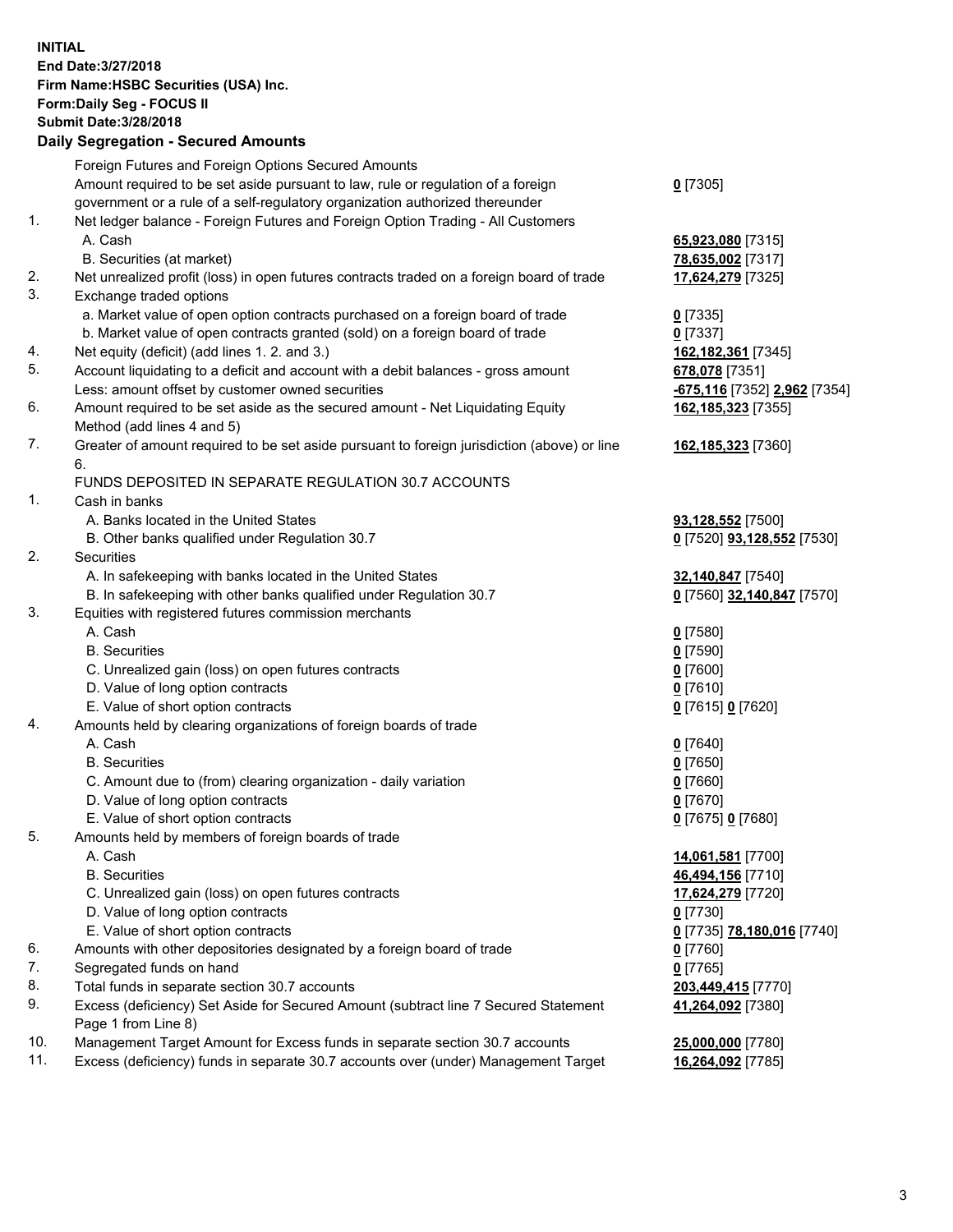| <b>INITIAL</b>                            | End Date: 3/27/2018                                                                            |                               |  |  |  |  |
|-------------------------------------------|------------------------------------------------------------------------------------------------|-------------------------------|--|--|--|--|
| Firm Name: HSBC Securities (USA) Inc.     |                                                                                                |                               |  |  |  |  |
|                                           | Form: Daily Seg - FOCUS II                                                                     |                               |  |  |  |  |
|                                           | <b>Submit Date: 3/28/2018</b>                                                                  |                               |  |  |  |  |
| Daily Segregation - Segregation Statement |                                                                                                |                               |  |  |  |  |
|                                           | SEGREGATION REQUIREMENTS(Section 4d(2) of the CEAct)                                           |                               |  |  |  |  |
| 1.                                        | Net ledger balance                                                                             |                               |  |  |  |  |
|                                           | A. Cash                                                                                        | 634,126,185 [7010]            |  |  |  |  |
|                                           | B. Securities (at market)                                                                      | 1,203,432,132 [7020]          |  |  |  |  |
| 2.                                        | Net unrealized profit (loss) in open futures contracts traded on a contract market             | 482,164,882 [7030]            |  |  |  |  |
| 3.                                        | Exchange traded options                                                                        |                               |  |  |  |  |
|                                           | A. Add market value of open option contracts purchased on a contract market                    | 193,639,336 [7032]            |  |  |  |  |
|                                           | B. Deduct market value of open option contracts granted (sold) on a contract market            | -32,839,414 [7033]            |  |  |  |  |
| 4.                                        | Net equity (deficit) (add lines 1, 2 and 3)                                                    | 1,516,193,357 [7040]          |  |  |  |  |
| 5.                                        | Accounts liquidating to a deficit and accounts with                                            |                               |  |  |  |  |
|                                           | debit balances - gross amount                                                                  | 145,842,611 [7045]            |  |  |  |  |
|                                           | Less: amount offset by customer securities                                                     | -145,842,537 [7047] 74 [7050] |  |  |  |  |
| 6.                                        | Amount required to be segregated (add lines 4 and 5)                                           | 1,516,193,431 [7060]          |  |  |  |  |
|                                           | FUNDS IN SEGREGATED ACCOUNTS                                                                   |                               |  |  |  |  |
| 7.                                        | Deposited in segregated funds bank accounts                                                    |                               |  |  |  |  |
|                                           | A. Cash                                                                                        | 32,952,960 [7070]             |  |  |  |  |
|                                           | B. Securities representing investments of customers' funds (at market)                         | $0$ [7080]                    |  |  |  |  |
|                                           | C. Securities held for particular customers or option customers in lieu of cash (at<br>market) | 195,100,989 [7090]            |  |  |  |  |
| 8.                                        | Margins on deposit with derivatives clearing organizations of contract markets                 |                               |  |  |  |  |
|                                           | A. Cash                                                                                        | 469,446,868 [7100]            |  |  |  |  |
|                                           | B. Securities representing investments of customers' funds (at market)                         | $0$ [7110]                    |  |  |  |  |
|                                           | C. Securities held for particular customers or option customers in lieu of cash (at            | 950,697,068 [7120]            |  |  |  |  |
|                                           | market)                                                                                        |                               |  |  |  |  |
| 9.                                        | Net settlement from (to) derivatives clearing organizations of contract markets                | -203,669,318 [7130]           |  |  |  |  |
| 10.                                       | Exchange traded options                                                                        |                               |  |  |  |  |
|                                           | A. Value of open long option contracts                                                         | 193,639,336 [7132]            |  |  |  |  |
|                                           | B. Value of open short option contracts                                                        | -32,839,414 [7133]            |  |  |  |  |
| 11.                                       | Net equities with other FCMs                                                                   |                               |  |  |  |  |
|                                           | A. Net liquidating equity                                                                      | 11,357,277 [7140]             |  |  |  |  |
|                                           | B. Securities representing investments of customers' funds (at market)                         | 0 [7160]                      |  |  |  |  |
|                                           | C. Securities held for particular customers or option customers in lieu of cash (at            | $0$ [7170]                    |  |  |  |  |
|                                           | market)                                                                                        |                               |  |  |  |  |
| 12.                                       | Segregated funds on hand                                                                       | 57,634,075 [7150]             |  |  |  |  |
| 13.                                       | Total amount in segregation (add lines 7 through 12)                                           | 1,674,319,841 [7180]          |  |  |  |  |
| 14.                                       | Excess (deficiency) funds in segregation (subtract line 6 from line 13)                        | 158,126,410 [7190]            |  |  |  |  |
| 15.                                       | Management Target Amount for Excess funds in segregation                                       | 147,000,000 [7194]            |  |  |  |  |

16. Excess (deficiency) funds in segregation over (under) Management Target Amount Excess

**11,126,410** [7198]